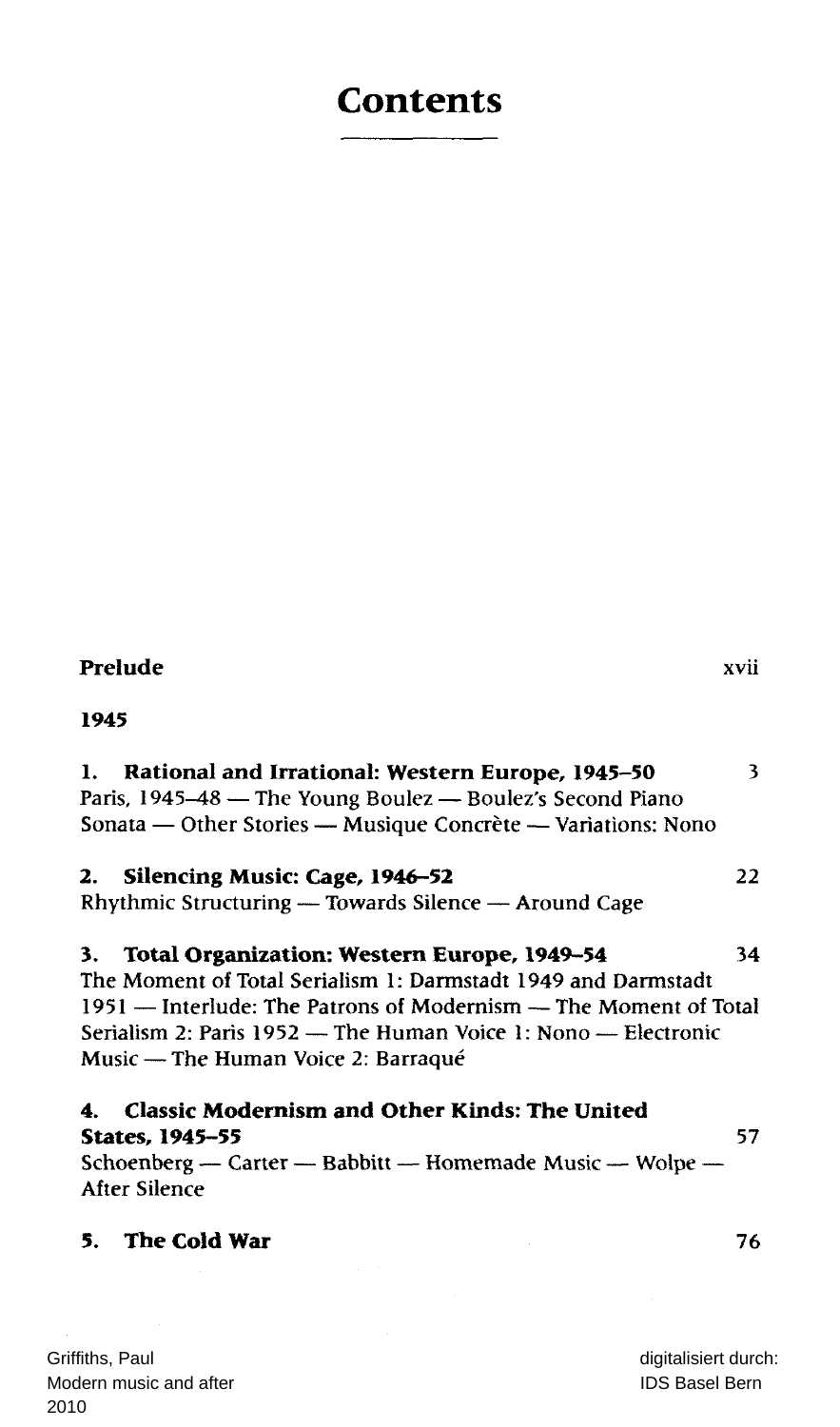## **6. Extension and Development: Western Europe, 1953-56** 80 From Points to Groups — Systems of Organization — *Le Marteau sans maitre* — Sound and Word — .. . how time passes .. . — Statistics

## **1956**

| 7.   | Mobile Form: 1956–61                                                                     | 107 |
|------|------------------------------------------------------------------------------------------|-----|
|      | Cage - Stockhausen and Boulez - Boulez and Berio -                                       |     |
|      | Barraqué — Exit from the Labyrinth                                                       |     |
|      |                                                                                          |     |
| 8.   | <b>Elder Responses</b>                                                                   | 127 |
|      | Stravinsky — Messiaen — Varèse — Symphonists and Others                                  |     |
| 9.   | Reappraisal and Disintegration: 1959-64                                                  | 145 |
|      | Questioning Voices: Ligeti, Bussotti, Kagel - Stumbling Steps:                           |     |
|      | Kurtág — Listening Ears: Cage, Young, Babbitt — Exploiting the                           |     |
|      | Moment: Stockhausen - The Last Concert: Nono                                             |     |
|      |                                                                                          |     |
| 1965 |                                                                                          |     |
| 10.  | Of Elsewhen and Elsewhere                                                                | 167 |
|      | The Distant Past $-$ (The Imaginary Past) $-$ The Distant or Not So                      |     |
|      | Distant East - Quotation - Meta-Music                                                    |     |
|      |                                                                                          |     |
| 11.  | <b>Music Theatre</b>                                                                     | 190 |
|      | Opera and 'Opera' - Music Theatre - Instrumental Theatre                                 |     |
|      |                                                                                          |     |
|      | 12. Politics                                                                             | 203 |
|      | Cardew — Rzewski — The Composer in the Factory                                           |     |
|      |                                                                                          | 210 |
|      | 13. Virtuosity and Improvisation<br>The Virtuoso — Virtuosity in Question — The Electric |     |
|      | Musician — Improvisation                                                                 |     |
|      |                                                                                          |     |
|      | 14. Orchestras or Computers                                                              | 228 |
|      | Orchestras — Computer Music                                                              |     |
|      |                                                                                          |     |
|      | 15. Minimalism and Melody                                                                | 233 |
|      | New York Minimalism — Minimalism in Europe — Melody                                      |     |
| 16.  | Ending                                                                                   | 251 |
| 1975 |                                                                                          |     |
|      |                                                                                          |     |
| 17.  | <b>Holy Minimalisms</b>                                                                  | 257 |

Pärt — Górecki and Tavener — (Messiaen) — Ustvolskaya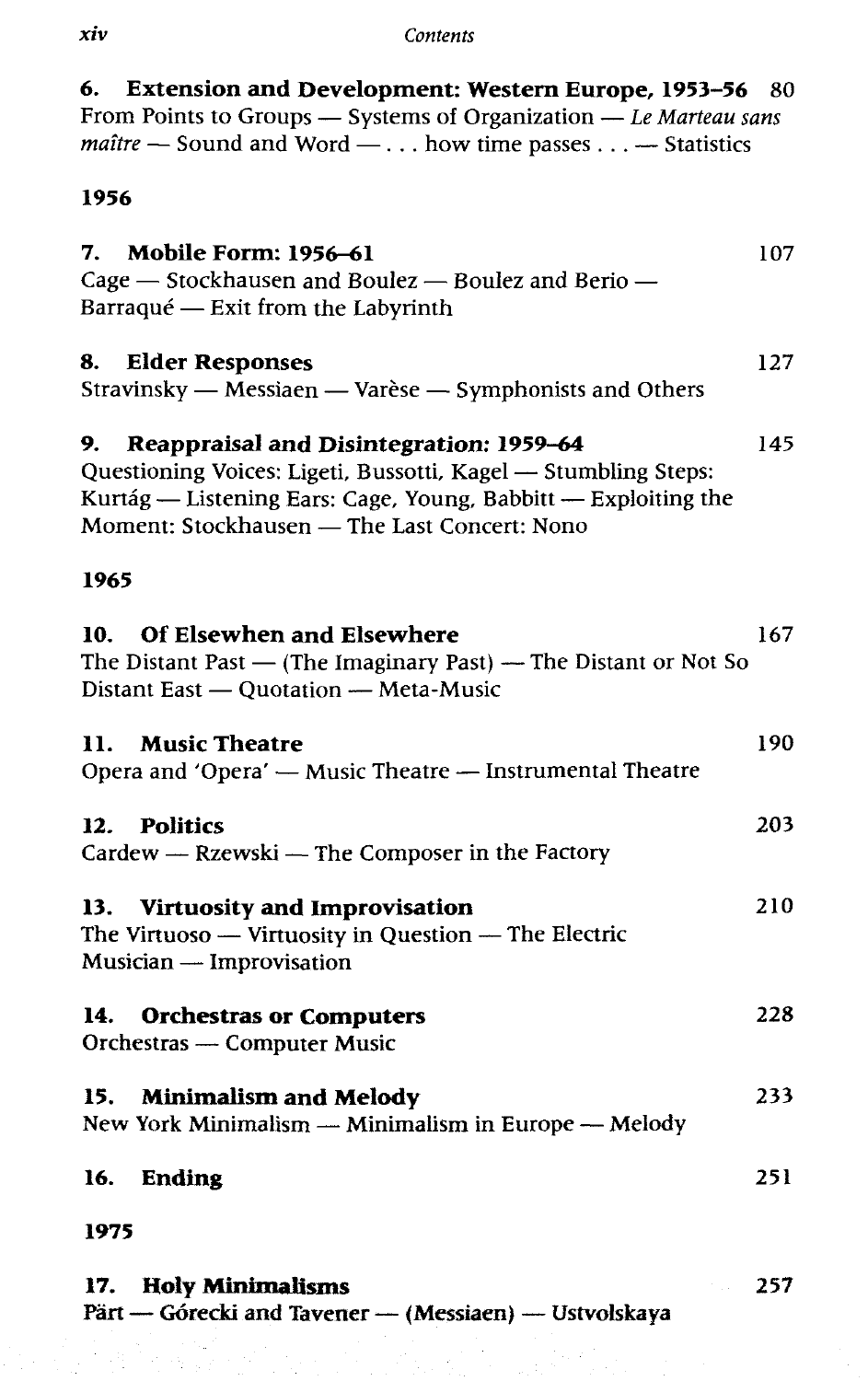## *Contents xv*

| 18. New Romanticisms<br>Rihm - Schnittke, and the Hectic Present - Gubaidulina, and<br>the Visionary Future - Silvestrov, and the Reverberating Past -<br>Symphony? - Feldman and Loss - Lachenmann and Regain                                                           | 265 |
|--------------------------------------------------------------------------------------------------------------------------------------------------------------------------------------------------------------------------------------------------------------------------|-----|
| <b>New Simplicities</b><br>19.<br>Cage, or Innocence - Denyer, or Outsiderness - Kurtág, or<br>Immediacy — Holliger, or Extremity — Sciarrino, or Intimacy                                                                                                               | 285 |
| 20.<br><b>New Complexities</b><br>Ferneyhough — Finnissy — Charged Solos                                                                                                                                                                                                 | 298 |
| <b>Old Complexities</b><br>21.<br>Carter and the Poets - Xenakis and the Arditti Quartet - Nono<br>and Listening - Stockhausen and Licht - Birtwistle and Ritual -<br>Berio and Memory - IRCAM and Boulez                                                                | 312 |
| 22.<br><b>Spectralisms</b><br>Radulescu and Tenney — Grisey — Vivier                                                                                                                                                                                                     | 339 |
| 23.<br>(Unholy?) Minimalisms<br>Reich — Andriessen                                                                                                                                                                                                                       | 348 |
| 24.<br>Referencings<br>Kagel, et al. - Donatoni - Bolcom and Adams - Ligeti                                                                                                                                                                                              | 354 |
| 1989                                                                                                                                                                                                                                                                     |     |
| 25.<br><b>Towards Mode/Meme</b><br>Rootless Routes: Ligeti - Memory's Memorials: Berio and<br>Kurtág — Remade Modes: Adams, Adès, Benjamin — Pesson's<br>Past and Pauset's - Traditions' Tracks: Around Zorn                                                             | 365 |
| <b>Towards the Strange Self</b><br>26.<br>Act I: Schneewittchen - Entr'acte: Kurtág's Beckett - Act II:<br>Luci mie traditrici — Entr'acte: Birtwistle's Celan — Act III: Three<br>Sisters - Entr'acte: Kyburz's No-one - Act IV: Das Mädchen mit<br>den Schwefelhölzern | 382 |
| <b>Towards Transcendence</b><br>27.<br>Gubaidulina and Christ - Haas and Darkness - Harvey and the<br>Goddess - Grisey and Rebirth - Riehm and Reality                                                                                                                   | 396 |